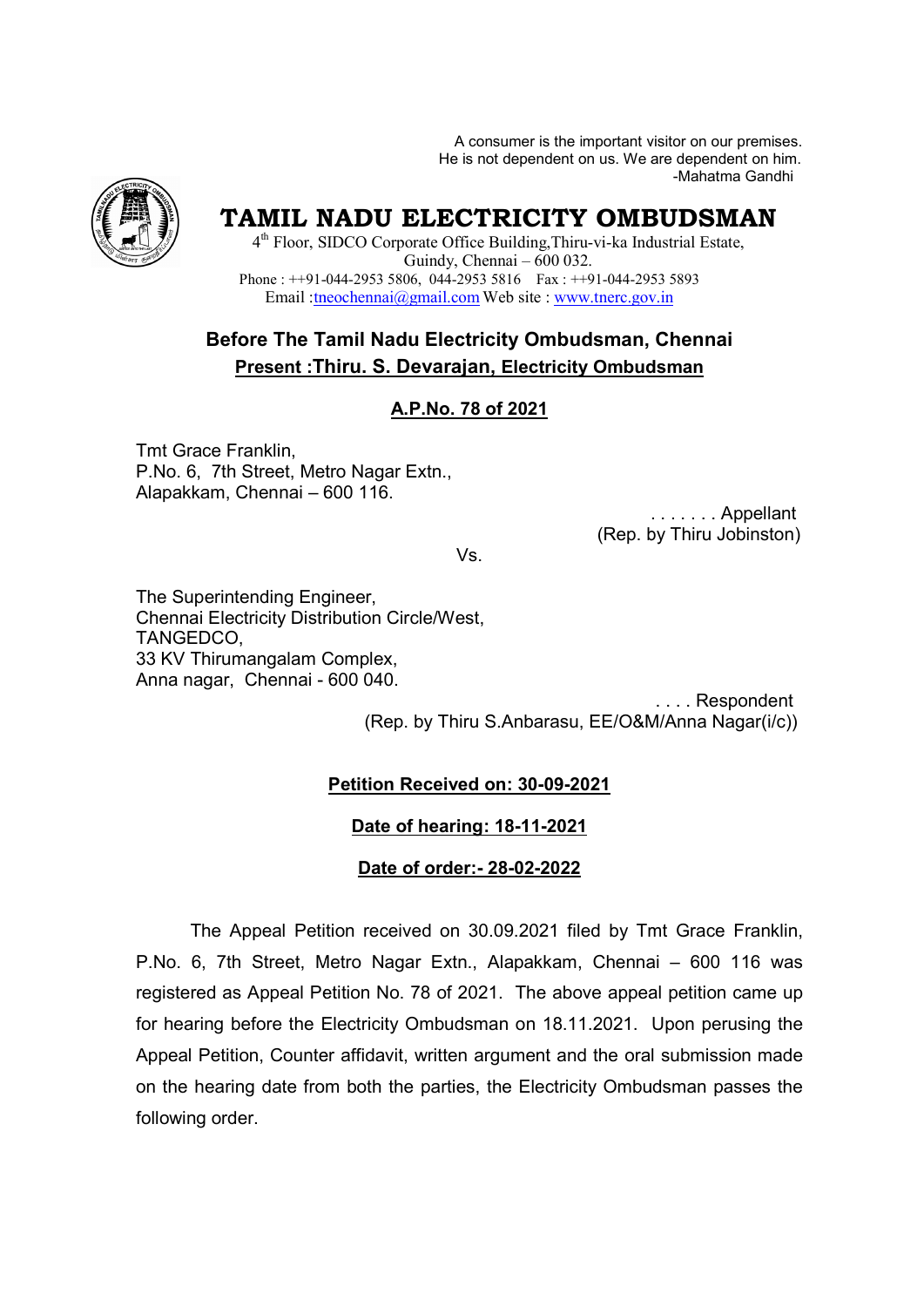## **ORDER**

## 1. **Prayer of the Appellant:**

The Appellant has prayed to arrest the return supply immediately and prayed for compensation for not resolving the issue, negligence, danger of Electrocution and damage to the devices.

## **2.0 Brief History of the case:**

2.1 When the appellant has noticed the electrical shock in his house he made a complaint with the Respondent, AE/TANGEDCO. But no one has attended appellant's problem.

2.2 Hence the appellant has filed a petition with the CGRF of Chennai EDC/West on 23.07.2021. The application was not taken on the file of the Chairman, CGRF, Chennai Electricity Distribution Circle/West. Hence, the appellant preferred this appeal petition before the Electricity Ombudsman.

## **3.0 Hearing held by the Electricity Ombudsman:**

3.1 To enable the Appellant and the Respondent to put forth their arguments, a hearing was conducted on 18.11.2021 through video conferencing.

3.2 On behalf of the Appellant Thiru Jobinston has attended the hearing and put forth his arguments.

3.3 On behalf of the respondent Thiru S.Anbarasu, EE/O&M/Anna Nagar(i/c) of Chennai Electricity Distribution Circle/West has attended the hearing and put forth his arguments.

3.4 As the Electricity Ombudsman is the appellate authority, only the prayers which were submitted before the CGRF are considered for issuing order. Further the prayer which requires relief under the Regulations for CGRF and Electricity Ombudsman, 2004 alone are discussed hereunder.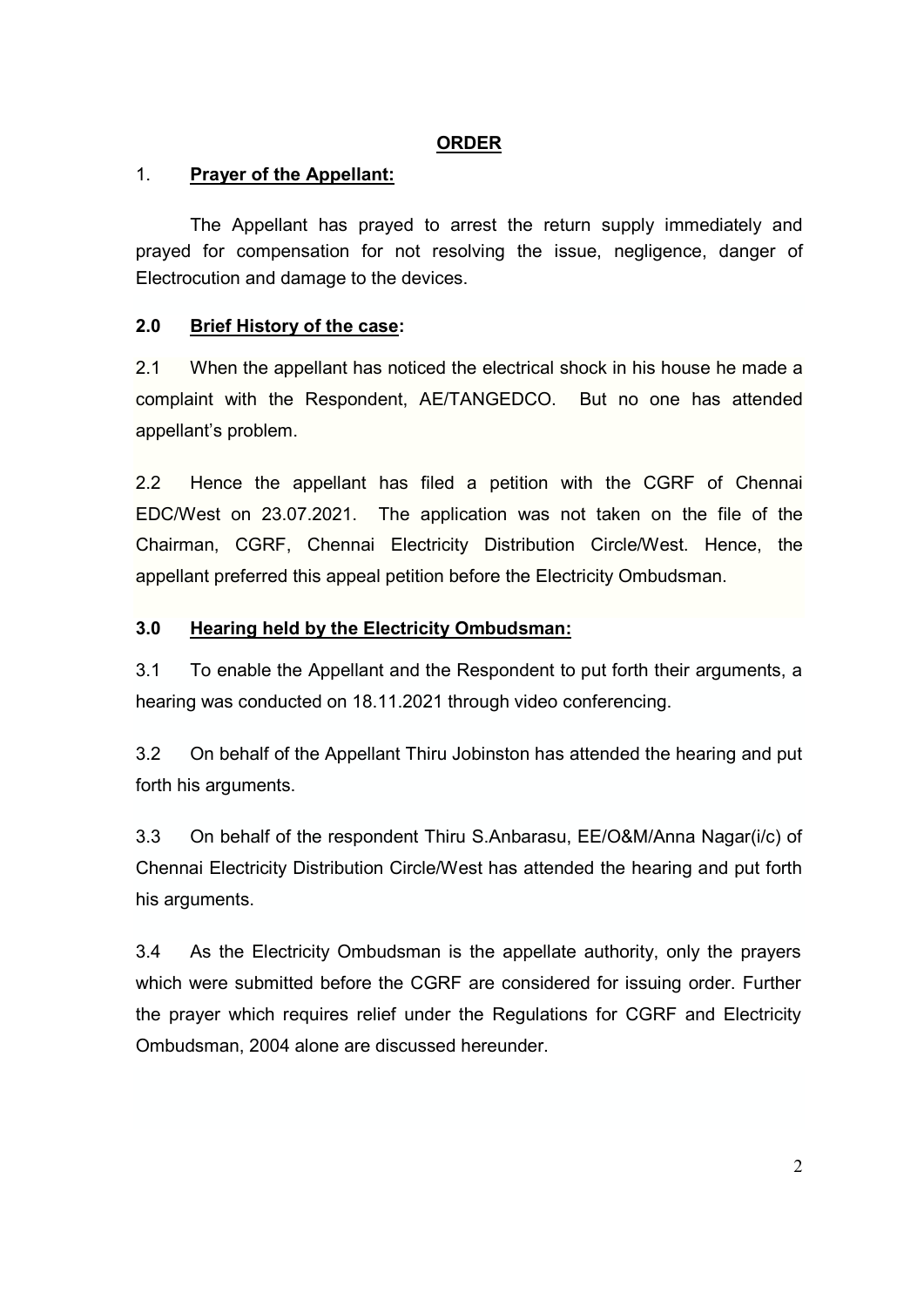## **4.0 Arguments of the Appellant :**

4.1 The Appellant has stated that he has noticed that there was an electrical shock when charging a Phone. Upon inspecting with the "Tester" the appellant found that there was Electricity on the device while charging.

4.2 The Appellant has stated that he called the FOC and complained TNEB. However, his complaint was declined saying that it is not an issue affecting the area. The Appellant has employed a team of electricians to check if the issue is with internal wiring. Electricians isolated the UPS, removed all the wiring and junction box and checked all the devices installed in the premises in the last year. After, all these steps, the issue persisted.

4.3 The Appellant has stated that he personally checked different shops and houses. The problem confirmed to be affecting all the area. He contacted the Respondent, AE over phone on July 21st. He promised that Lineman would visit and check. However, no one came.

4.4 In response to CGRF Petition No. 2307211742625, the following steps were taken by the TANGEDCO. i)Return supply of 70-80V was confirmed with the help of the Multi Meter by the AE, (ii) It was also confirmed that the issue is in at least 3- 4 houses in the street, (iii) Replaced the transformer, (iv) Cable maintenance and (v)Extra Neutral grounding near the transformer. But the issue persisted. Then he was asked to provide separate Neutral grounding for the UPS within the premises. Even after this, the issue still did not resolve.

4.5 Due to this the connected device heats up rapidly and it costed Phone device worth 60,000.00 INR and other devices like boilers. The neighbouring houses spent money on changing the complete wiring on their respective houses. The Kids and Women in the house feel electrical shock every time they touch a connected device.

4.6 The Appellant has prayed to arrest the return supply immediately, to employ an independent team of experts to check all the houses as he doesn't trust the local TANGEDCO staffs as they don't check and report issues properly and lack of skills and also prayed for compensation for not resolving the issue, negligence,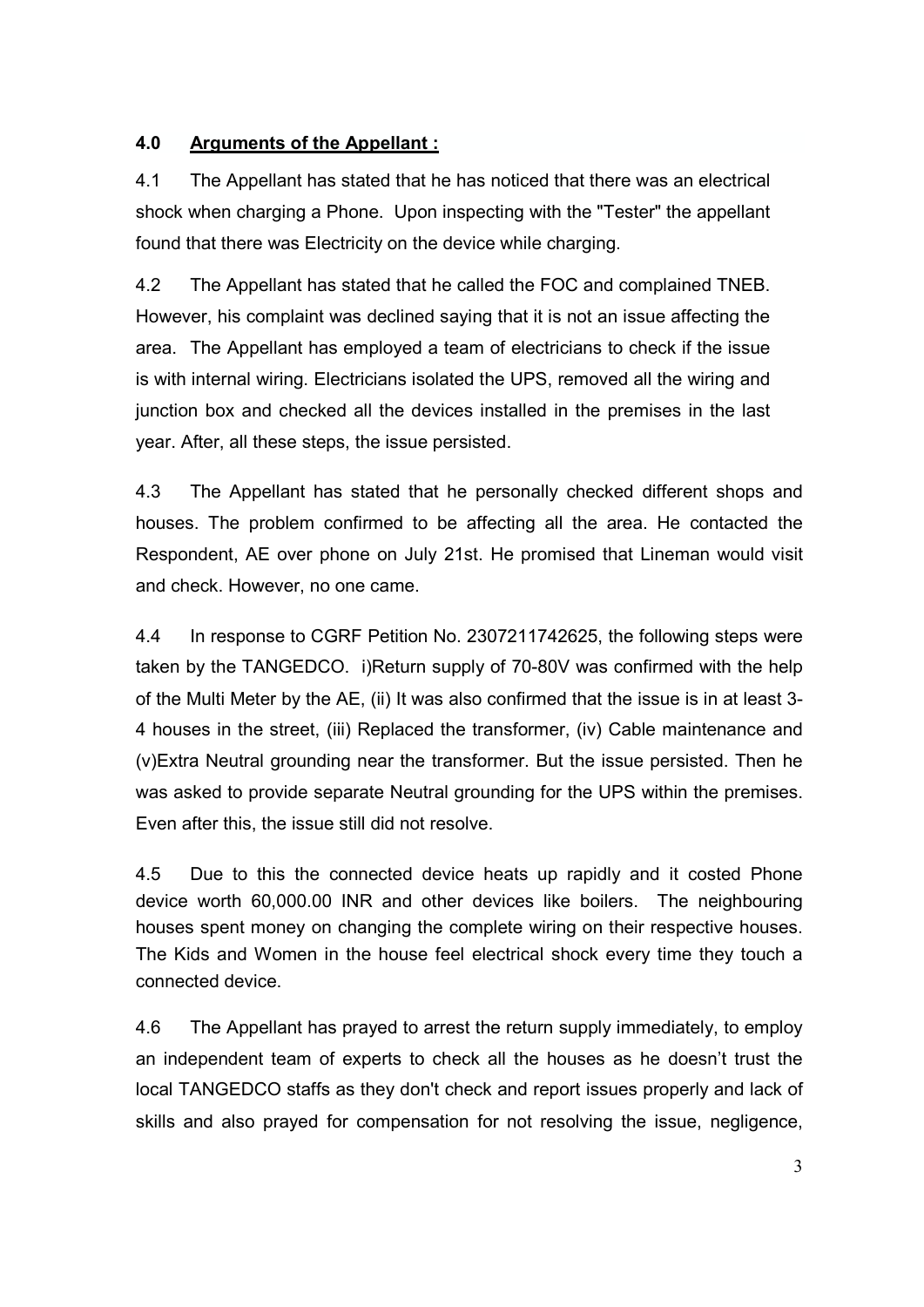danger of Electrocution and damage to the devices.

#### **5.0 Arguments of the Respondent:**

5.1 The Respondent has submitted that the premises at Plot number 6,  $7<sup>th</sup>$ Metro Nagar Extension, Alapakkam, Chennai 600 118, pertaining to the petitioner Tmty. Grace Franklin had been inspected thoroughly by Assistant Engineer/O&M/ Maduravoyal as and when the complaint was received. Upon inspecting and testing with the tester it was observed that there was electricity on the device while charging. It is to be noted that the petitioner's complaint does not point out that there was a shock while using any other Gadgets other than phone charger.

5.2 The Respondent has submitted that each and every time TANGEDCO officials responded swiftly to the petitioner's complaint and have examined thoroughly and explained that the problem was not with TANGEDCO end. In fact, as referred by the petitioner himself all the gadgets from Transformer to the consumer end were tested and overhauled in order to ascertain that the problem was not due to TANGEDCO power.

5.3 The Respondent has submitted that Assistant Executive Engineer/ O&M/Maduravoyal had even demonstrated to the petitioner by isolating the consumer end by disconnecting the incoming cable. It was noticed that supply indication was sensed with tester at the phone charger end when the inverter was switched on.

5.4 The Respondent has submitted that he has confirmed that the problem might either be with the phone charger or with the wiring at the consumer end. In spite of explaining the facts on several occasions and repeated painstaking inspections, the petitioner has wrongly, confirmed and adhered to preconceived notions.

5.5 The Respondent has submitted that as per section 30(1) of distribution code, the consumer's installation should invariably comply with the statutory provisions contained under section 53 of the Act relating to wiring and equipment.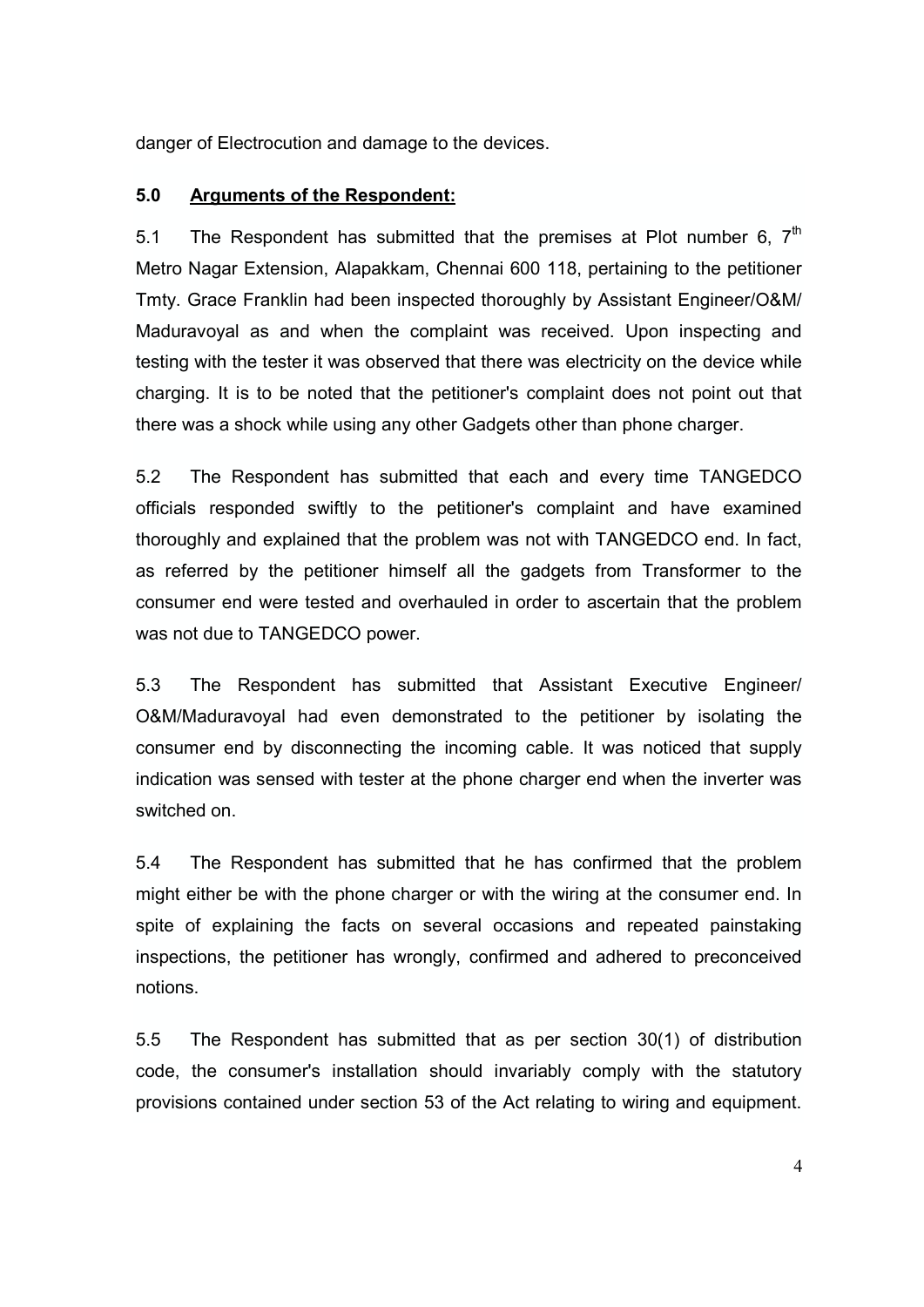The responsibility with regard to maintenance or testing of equipment and wiring on consumer's premises shall lie upon the consumer.

5.6 The Respondent has submitted that thorough enquiry was conducted among the dwellers in and around the petitioner's house and there was no complaint from any other consumers as referred by the petitioner.

#### **6.0 Findings of the Electricity Ombudsman:**

6.1 I have heard the arguments of both the appellant and the Respondent. Based on the arguments and the documents submitted by them the following conclusion is arrived.

6.2 The Appellant in his arguments has stated that there was an electrical shock when charging a phone and upon inspecting it was found that there was Electricity on the device while charging. Appellant called the FOC and complained. However, his complaint was declined saying that it is not an issue affecting the area. The Appellant has employed electricians to check the internal wiring, junction box and checked all the devices installed in the premises, however, the issue persisted.

6.3 The Appellant filed a CGRF Petition and AE inspected the appellant's premises and he was asked to provide separate Neutral grounding for the UPS within the premises. Even after this, the issue still did not resolve.

6.4 The respondent in his arguments has stated that the petitioner's complaint does not point out that there was a shock while using any other Gadgets other than phone charger. The Assistant Executive Engineer/ O&M/Maduravoyal had demonstrated to the petitioner by isolating the consumer end by disconnecting the incoming cable. It was noticed that supply indication was sensed with tester at the phone charger end when the inverter was switched on and hence confirmed that the problem might either be with the phone charger or with the wiring at the consumer end.

6.5 The Appellant has prayed to arrest the return supply immediately, to employ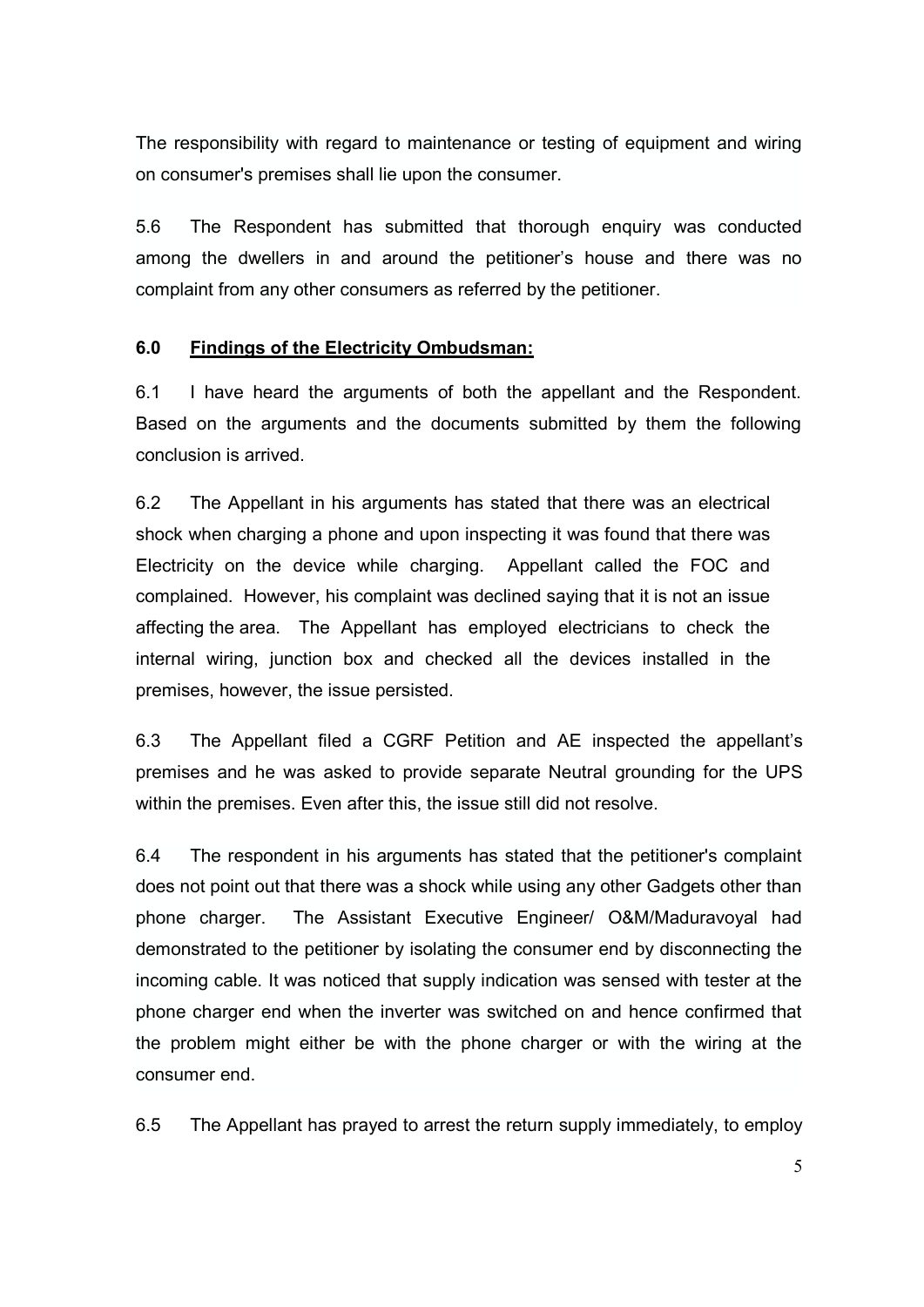an independent team of experts to check all the houses as he don't trust the local TANGEDCO staffs as they don't check and report issues properly and lack of skills and also prayed for compensation for not resolving the issue, negligence, danger of Electrocution and damage to the devices.

6.6 The Respondent has submitted that as per section 30(1) of distribution code, the consumer's installation should invariably comply with the statutory provisions contained under section 53 of the Act relating to wiring and equipment. The responsibility with regard to maintenance or testing of equipment and wiring on consumer's premises shall lie upon the consumer and hence requested to dismiss the appeal petition.

6.7 During the hearing on 18.11.2021, it was ordered to conduct a joint inspection, in order to know the clear situation. In response to this, the team comprising of AEE/O&M/Madhuravoyal, AE/O&M/Porur garden with Petitioner's representative conducted inspection on 24.11.2021. The inspection report dated 14.12.2021 is furnished below:

#### *(extract from Inspection Report)*

*"a) While checking on 24.11.2021 in consumer premises, the entire load was disconnected and checked the metering point for its healthiness. No abnormality was noticed. Normal voltages appeared in all phases on the meter. Afterwards, loads were connected and load points were checked. Normal voltages and load currents were noticed in the metering point. The Voltage readings are R-223 V, Y-221 V, B-219 V and load currents are R-0.06 A, Y-0.73 A, B-8.17 A and N-0.7 A respectively. It seems that the un-balanced loads were connected in the system. On observing the supply position for one hour in consumer premises, it was noticed that no abnormality or fluctuations or leakage of supply in the system. In the same manner, the inspection had been carried out on 21.10.2021 as done above.*

*b) After checking was completed in consumer premises, the adjoining electricity points were also inspected in the presence of petitioner's representative to ascertain the electricity supply conditions. The inspected LT service connection A/c Nos., are 404-007-765, 404-007-745 and 404-007-215. During inspection, no abnormality or fluctuations or leakages are observed in any point of supply.*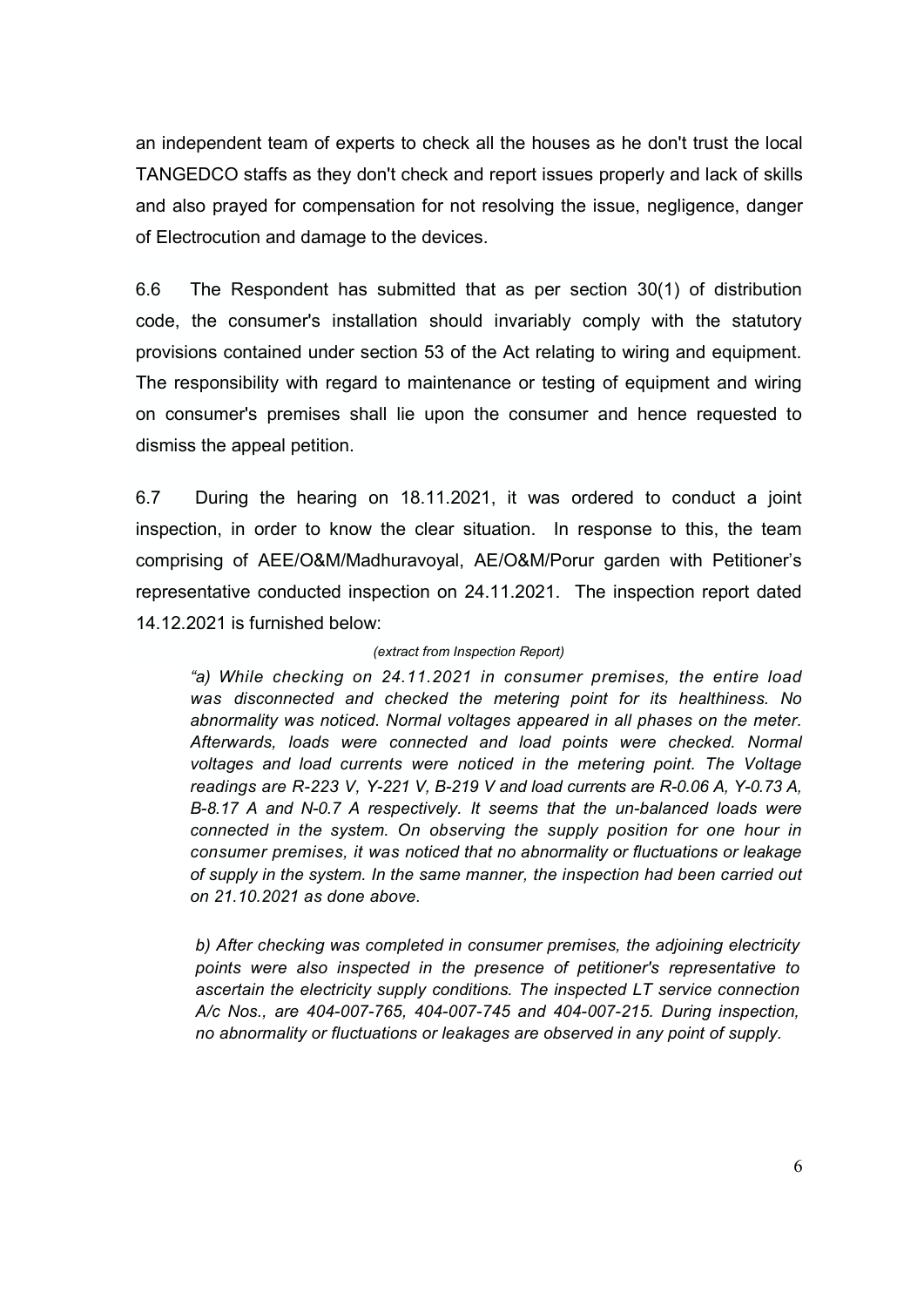*c) Also, the entire LT network was checked by the team on that date and found that normal condition is maintained in the system."*

6.8 On perusal of inspection report, it is noticed that normal voltages appeared in all phases on the meter, no abnormality or fluctuations or leakage of supply in the system. Further in the presence of appellant's representative, the adjoining electricity points with SC No.404-007-765, 404-007-745 and 404-007-215 were also inspected to ascertain the supply conditions and observed no abnormality or fluctuations or leakages in any point of supply. Further, it seems that the complaint pertains to individual in nature and no other consumers have represented for abnormality or fluctuations or leakage of supply in the system.

6.9 From the foregoing paras, I am of the view that there is no abnormality or fluctuations or leakages in any point of supply in the consumer premises as well as in the adjoining area as per inspection report. With regard to rectification works, I would like to refer regulation 30(1) of TN Electricity Distribution Code which is furnished below:

#### *"30. CONSUMER'S INSTALLATION:*

*(1) The consumer's installation should invariably comply with the statutory provisions contained under section 53 of the Act relating to wiring and equipment. The responsibility with regard to maintenance or testing of equipments and wiring on consumer's premises shall lie upon the consumer."* 

6.10 From the above, it is clear that the responsibility with regard to maintenance or testing of equipment and wiring on consumer's premises shall lie upon the consumers.

6.11 In the case on hand, there is no abnormality or fluctuations or leakages in any point of supply in the consumer premises as well as in the adjoining area. Hence, it is the responsibility of the appellant to rectify the defects if any in his premises including wiring duly taking into account of the safety aspects into consideration.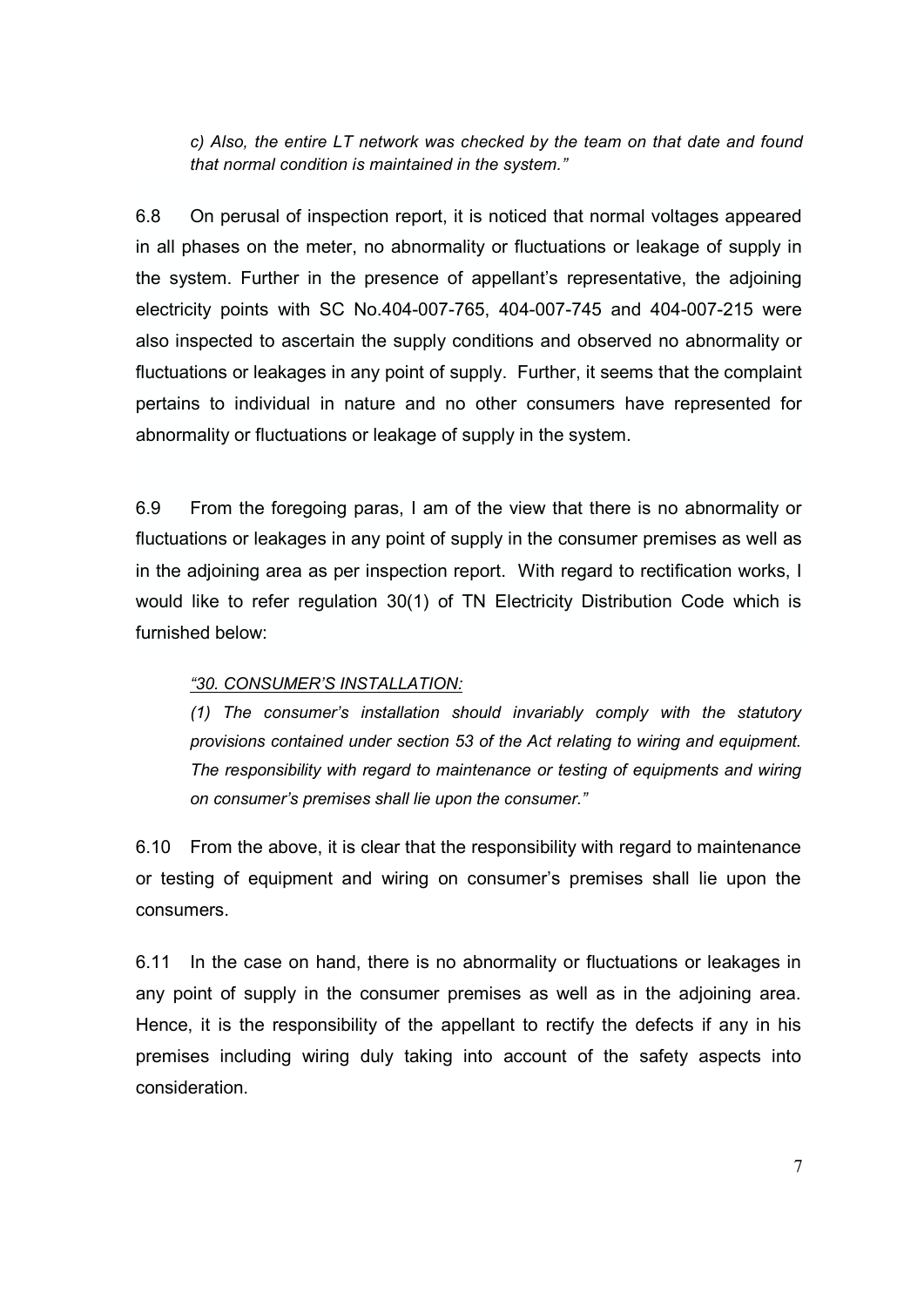#### **7.0 Observation:**

7.1 It is seen that the Respondent has tested exhaustively all the options available from the Transformer to the consumer meter box. But the Appellant has not reported whether the earthing at his premises was checked and maintained as per ISI standards. From the joint inspection report it is observed that the Appellant has not installed Earth Leakage Circuit Breaker (ELCB) or Residual Current Device (RCD). The installation of RCD in the consumer premises has been made mandatory by the Hon'ble TNERC in the press release dated 05.07.2021. The Respondent is directed to issue a notice to the Appellant to install RCD within a month from the date of receipt of the notice.

7.2 The Licensee may issue common circular to all the officials to ensure installation of RCD by the consumers in their premises in a time bound manner and wide publicity may also be given to the public in this regard in order to ensure safety of the consumers.

## **8.0 Conclusion :**

8.1 As per my findings in para 6, there is no abnormality or fluctuations or leakages in any point of supply in the consumer premises as well as in the adjoining area. Hence, it is the responsibility of the appellant to rectify the defects if any in his premises including wiring duly taking into account the safety aspects into consideration.

8.2 With the above findings the A.P. No.78 of 2021 is finally disposed of by the Electricity Ombudsman. No Costs.

> **(S. Devarajan)**  Electricity Ombudsman

"நுகர்வோர் இல்லையேல், நிறுவனம் இல்லை" "No Consumer, No Utility"

To

1. Tmt Grace Franklin, P.No. 6, 7th Street, Metro Nagar Extn., Alapakkam, Chennai – 600 116.